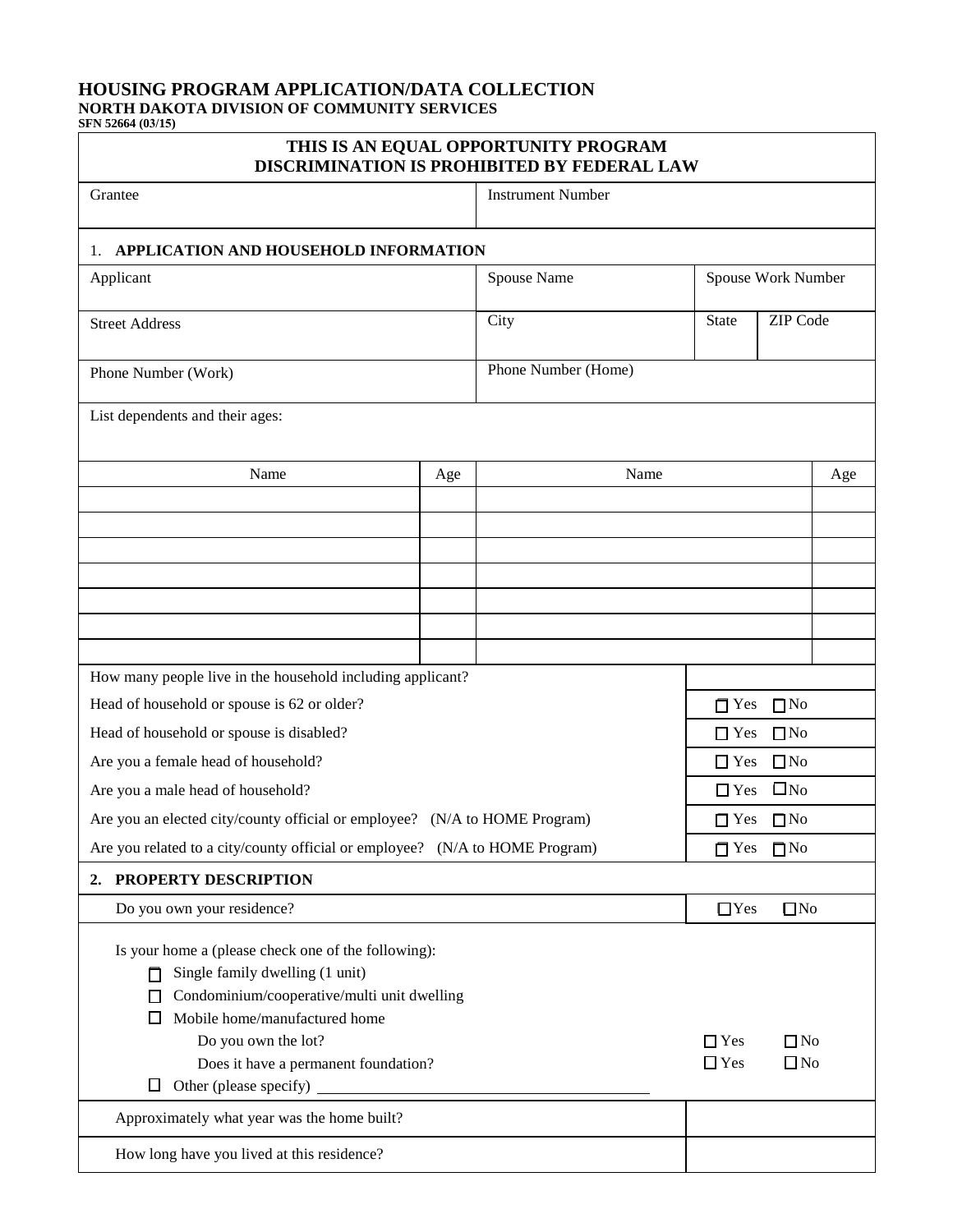#### **3. DESCRIBE REPAIRS NEEDED OR PROBLEMS WITH THE HOUSE:**

## **4. PROVIDE INCOME INFORMATION FOR ALL HOUSEHOLD MEMBERS 18 YEARS OR OLDER. USE GROSS INCOME UNLESS STATED OTHERWISE. VERIFICATION IS REQUIRED.**

| Source of Income                                                                                                                                                                                                                                                                                                                                                                                                                                             | Applicant               | Spouse | Other Adults |  | Total |  |  |
|--------------------------------------------------------------------------------------------------------------------------------------------------------------------------------------------------------------------------------------------------------------------------------------------------------------------------------------------------------------------------------------------------------------------------------------------------------------|-------------------------|--------|--------------|--|-------|--|--|
| Employment/Salary                                                                                                                                                                                                                                                                                                                                                                                                                                            |                         |        |              |  |       |  |  |
| Interest & Dividends                                                                                                                                                                                                                                                                                                                                                                                                                                         |                         |        |              |  |       |  |  |
| Net Business Income                                                                                                                                                                                                                                                                                                                                                                                                                                          |                         |        |              |  |       |  |  |
| Net Rental Income                                                                                                                                                                                                                                                                                                                                                                                                                                            |                         |        |              |  |       |  |  |
| Social Security/SSI                                                                                                                                                                                                                                                                                                                                                                                                                                          |                         |        |              |  |       |  |  |
| Pension/Retirement                                                                                                                                                                                                                                                                                                                                                                                                                                           |                         |        |              |  |       |  |  |
| Child Support/Alimony                                                                                                                                                                                                                                                                                                                                                                                                                                        |                         |        |              |  |       |  |  |
| Unemployment, Workers Compensation, etc.                                                                                                                                                                                                                                                                                                                                                                                                                     |                         |        |              |  |       |  |  |
| TANF, SNAP, Public Assistance, etc.                                                                                                                                                                                                                                                                                                                                                                                                                          |                         |        |              |  |       |  |  |
| Income from Assets                                                                                                                                                                                                                                                                                                                                                                                                                                           |                         |        |              |  |       |  |  |
| Other                                                                                                                                                                                                                                                                                                                                                                                                                                                        |                         |        |              |  |       |  |  |
| Regular Monetary Gifts                                                                                                                                                                                                                                                                                                                                                                                                                                       |                         |        |              |  |       |  |  |
| <b>TOTAL</b>                                                                                                                                                                                                                                                                                                                                                                                                                                                 |                         |        |              |  |       |  |  |
| 5.<br><b>Race/Ethnicity</b>                                                                                                                                                                                                                                                                                                                                                                                                                                  |                         |        |              |  |       |  |  |
| Hispanic or Latino Household                                                                                                                                                                                                                                                                                                                                                                                                                                 | $\Box$ Yes<br>$\Box$ No |        |              |  |       |  |  |
| (Check the category that best describes the Head of Household)                                                                                                                                                                                                                                                                                                                                                                                               |                         |        |              |  |       |  |  |
| White $(11)$                                                                                                                                                                                                                                                                                                                                                                                                                                                 | $\Box$                  |        |              |  |       |  |  |
| Black/African American (12)                                                                                                                                                                                                                                                                                                                                                                                                                                  |                         |        |              |  |       |  |  |
| Asian $(13)$                                                                                                                                                                                                                                                                                                                                                                                                                                                 | Г                       |        |              |  |       |  |  |
| American Indian/Alaskan Native (14)                                                                                                                                                                                                                                                                                                                                                                                                                          | Г                       |        |              |  |       |  |  |
| Native Hawaiian/Other Pacific Islander (15)                                                                                                                                                                                                                                                                                                                                                                                                                  | П                       |        |              |  |       |  |  |
| American Indian/Alaskan Native & White (16)                                                                                                                                                                                                                                                                                                                                                                                                                  |                         |        |              |  |       |  |  |
| Asian & White (17)                                                                                                                                                                                                                                                                                                                                                                                                                                           | П                       |        |              |  |       |  |  |
| Black/African American & White (18)                                                                                                                                                                                                                                                                                                                                                                                                                          | $\Box$                  |        |              |  |       |  |  |
| American Indian/Alaskan Native & Black/African American (19)                                                                                                                                                                                                                                                                                                                                                                                                 |                         |        |              |  |       |  |  |
| Other Multi-Racial (20)                                                                                                                                                                                                                                                                                                                                                                                                                                      |                         |        |              |  |       |  |  |
| 6. I/We certify, under penalty of law, that the above information is full, true, and complete to the best of my/our<br>knowledge. I/We understand that any willful misstatement may be grounds for disqualification. My/Our<br>signature(s) below constitute our consent to verifying information from any necessary source. I/We also<br>declare that I/We have received a copy of the Notification entitled "WATCH OUT FOR LEAD-BASED PAINT<br>POISONING". |                         |        |              |  |       |  |  |
| Signature of Applicant                                                                                                                                                                                                                                                                                                                                                                                                                                       |                         |        |              |  |       |  |  |
| Signature of Spouse                                                                                                                                                                                                                                                                                                                                                                                                                                          |                         |        |              |  |       |  |  |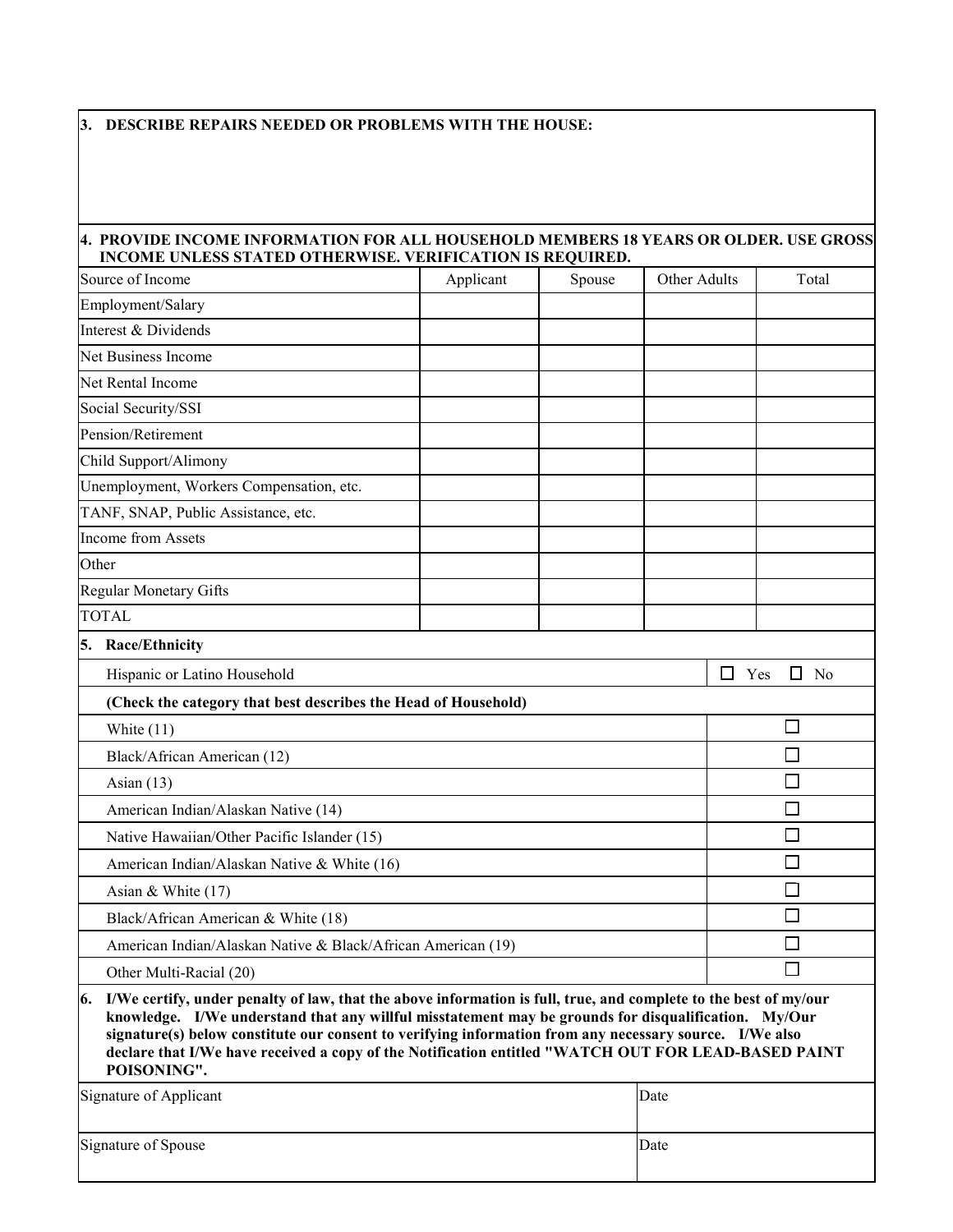| FOR GRANT ADMINISTRATORS USE:                                                                                                                                                                                              |             |
|----------------------------------------------------------------------------------------------------------------------------------------------------------------------------------------------------------------------------|-------------|
| Total Verified Household Gross Income                                                                                                                                                                                      | $\mathbb S$ |
| Household Income Category (Check one):<br>Extremely Low Income (< 30% of Median)<br>□<br>$\Box$<br>Low Income (31-50% of Median)<br>Moderate Income (51-80% of Median)<br>□<br>Non Low Moderate (above 80% of Median)<br>□ |             |
| Total Cost of Rehab                                                                                                                                                                                                        | $\mathbb S$ |
| Of Total paid, how much was paid by?                                                                                                                                                                                       |             |
| CDBG                                                                                                                                                                                                                       | $\mathbb S$ |
| <b>HOME</b>                                                                                                                                                                                                                | $\mathbb S$ |
| <b>ESGP</b>                                                                                                                                                                                                                | $\mathbb S$ |
| Other Federal Funds                                                                                                                                                                                                        | $\mathbb S$ |
| State/Local Funds                                                                                                                                                                                                          | $\mathbb S$ |
| Private Funds                                                                                                                                                                                                              | $\mathbb S$ |
|                                                                                                                                                                                                                            | $\mathbb S$ |
| Give a brief description of the Scope of Work:                                                                                                                                                                             |             |
| Was unit brought up to standard?<br>$\Box$ Yes<br>$\square$ No<br>If yes, HQS<br>$\Box$ or Local Code $\Box$                                                                                                               |             |
| Was unit brought up to energy standard?<br>$\Box$ Yes<br>$\Box$ No<br>If yes, IBC<br>$\Box$ or Energy Star<br>$\Box$                                                                                                       |             |
| Rehabilitated to Lead Safe Housing Rule Compliance?<br>$\Box$ Yes<br>$\square$ No                                                                                                                                          |             |
| $\square$ No<br>Was unit made Handicapped Accessible?<br>$\Box$ Yes<br>Prepared by:                                                                                                                                        |             |
|                                                                                                                                                                                                                            |             |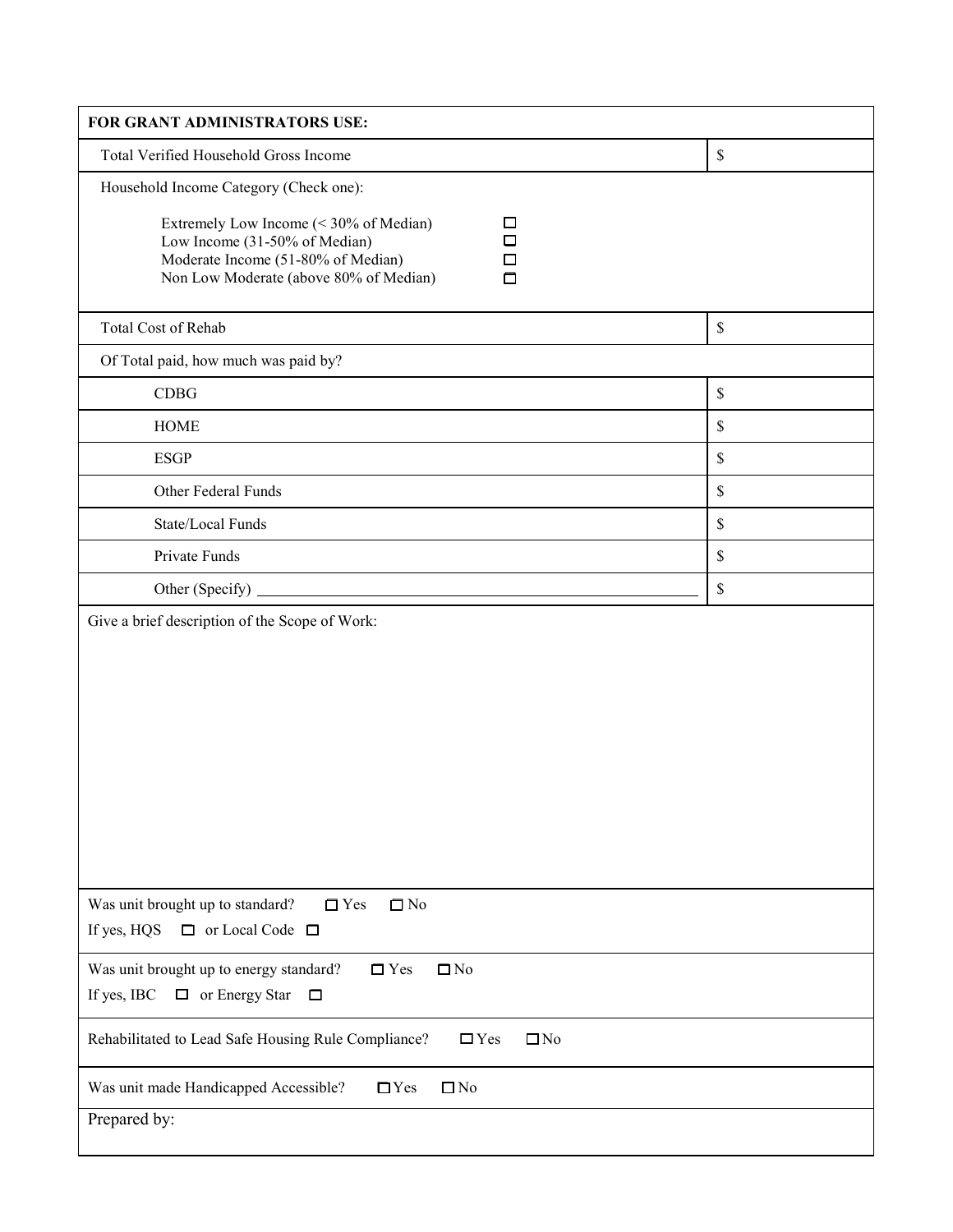## **HOUSING REHABILITATION PROGRAM APPLICATION SUMMARY SHEET**

## **SAMPLE**

Please provide the following information for each family for which housing rehabilitation assistance is being sought.

Summarize the information from the Housing Rehabilitation Program Application.

## **LEGEND**

Family = Applicant Number Total Persons = Total Number of Persons in Household FHOH = Female Head of Household (Yes or No) Income = Family Gross Income Category (Very low and low)

Types of Rehabilitation

 $W = Weatherization$  $P =$ Plumbing  $E = Electrical$  $H =$ Heating  $O =$  Other Owner or Renter = Applicant Residence Status Prior 1940 = Construction Date of Home (Yes or No)

## EXAMPLE

| Family       | Total<br>Persons | Number of<br>Elderly | Number of<br>Children<br>Under 18 | Number of<br>Minority<br>Persons | Number of<br>Handicap<br>Persons | <b>FHOH</b>  | Income<br>Low/<br>Very Low | Types<br>of<br>Rehab | Estimate<br>Cost | Owner/<br>Renter | Prior<br>1940  |
|--------------|------------------|----------------------|-----------------------------------|----------------------------------|----------------------------------|--------------|----------------------------|----------------------|------------------|------------------|----------------|
| No. 1        | $\overline{4}$   | $\mathbf{0}$         | $\overline{c}$                    | $\mathbf{3}$                     | $\mathbf{0}$                     | No           | Very Low                   | W, P, O              | 6,000            | Own              | Yes            |
| No. 2        | 2                | $\mathbf{0}$         |                                   | $\mathbf{0}$                     |                                  | Yes          | Low                        | W, P, H, O           | 7,500            | Rent             | N <sub>o</sub> |
| No. 3        | $\mathbf{1}$     |                      | $\mathbf{0}$                      |                                  |                                  | Yes          | Low                        | H                    | 500              | Own              | Yes            |
|              |                  |                      |                                   |                                  |                                  |              |                            |                      |                  |                  |                |
| <b>TOTAL</b> | <b>TOTAL</b>     | <b>TOTAL</b>         | <b>TOTAL</b>                      | <b>TOTAL</b>                     | <b>TOTAL</b>                     | <b>TOTAL</b> | <b>TOTAL</b>               | <b>TOTAL</b>         | <b>TOTAL</b>     | <b>TOTAL</b>     | <b>TOTAL</b>   |
| 3            |                  |                      |                                   |                                  |                                  |              |                            |                      |                  |                  |                |
|              | $\tau$           |                      | 3                                 | $\overline{4}$                   | $\overline{c}$                   | $Yes = 2$    | $Low = 2$                  | $W = 2$              | Total            | $Own = 1$        | $Yes = 2$      |
|              |                  |                      |                                   |                                  |                                  |              | $No = 1$                   | $P = 2$              | 14,000           | $Rent = 2$       | $No = 1$       |
|              |                  |                      |                                   |                                  |                                  |              |                            | $E = 1$              |                  |                  |                |
|              |                  |                      |                                   |                                  |                                  |              |                            | $H = 1$              | Average          |                  |                |